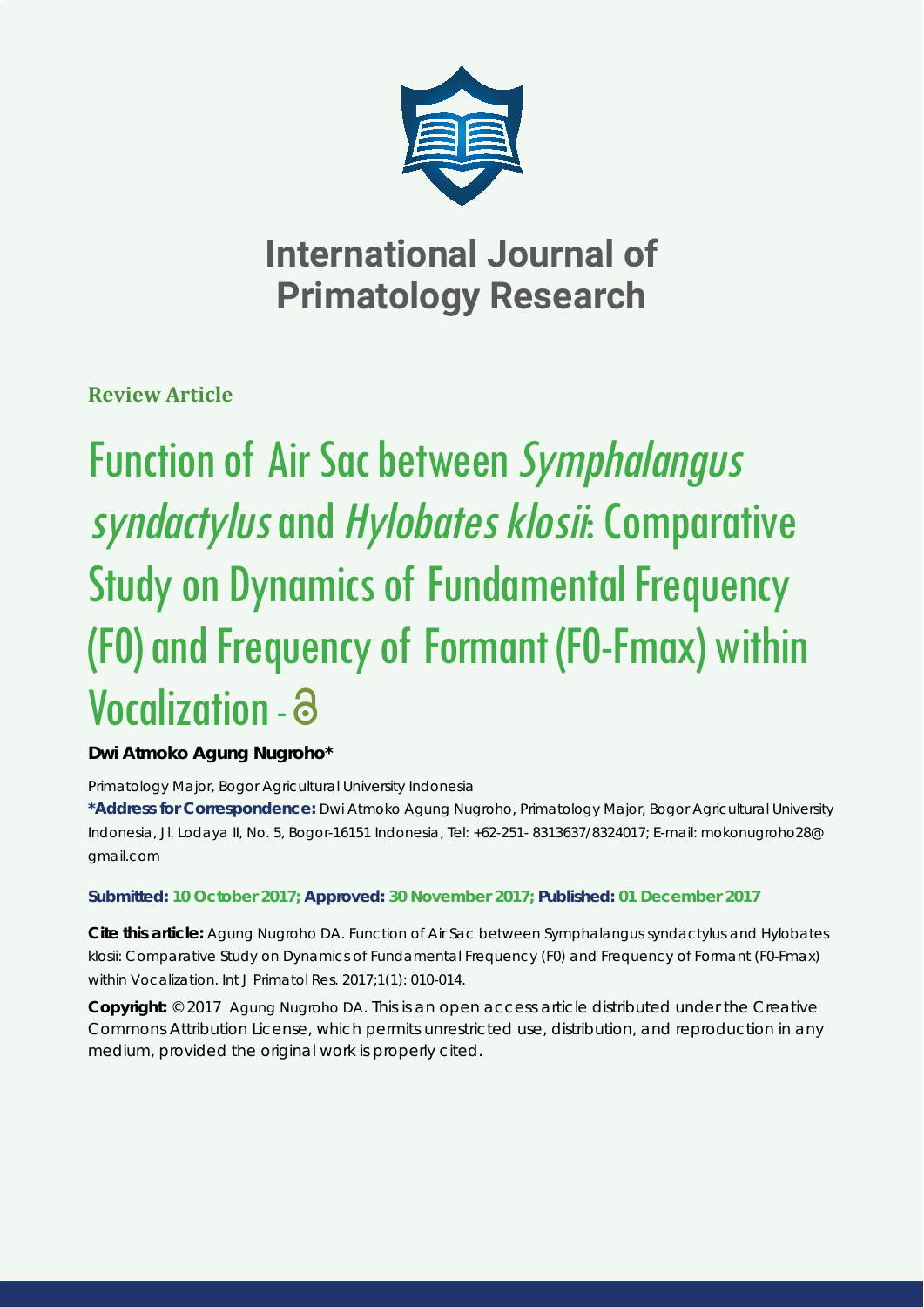# **ABSTRACT**

In the course of research on the function of air sac on vocalization, this study offers a comparative method between two species of non-human primate that have kinship closeness. The method adopted is to compare the dynamics of the fundamental frequency (F0) and the distance between the fundamental frequency to the frequency of formant maximum (F0-Fmax) vocals on the species *Symphalangus syndactylus* and species *Hylobates klosii* with the analysis of the sonogram using audio software Cool Edit Pro V2 in Blackman-Harris scale, descriptive statistics, and one way ANOVA by SPSS 17 software, graphical analysis with MS WORD 2010. The results of graphic analysis shows two things: First, the pitch of *S.syndactylus* more dynamic that is preceded by a low tone at the beginning and then riding on the pre-trill and first trill, decreased in the second trill, slightly up in the third trill, and dropped back on the fourth trill, again rising with the highest tone on the fifth trill. While the tone pattern (pitch) H.klosii tend to be more monotonous. Second, the vocal of *S.syndactylus* maximum resonating at the pre-trill and first trill while H.klosii maximum resonating at the sixth trill. Conclusions obtained is that graphical analysis of the fundamental frequency dynamics difference (F0) between *Symphalangus syndactylus* and Hylobates klosii can explain the function of *Symphalangus syndactylus's* air sac as a means of shaping the tone or song patterns. Graphical analysis of the difference in the dynamics of the distance between the fundamental frequency to the maximum formant frequency (F0-Fmax) between Symphalangus syndactylus and Hylobates klosii can explain the function of the *Symphalangus syndactylus's* air sac as a resonance production tool at the initial notes of a song.

# **INTRODUCTION**

Research on the function of air sac on vocalization within *Symphalangus syndactylus* and Alouatta Seniculus has been done by de Boer [1]. The de Boer (2009) study was to find the effect of air sac on the vocalizations of both species by using the method of acyclictube modeling, and it found that air sac can only resonate at low frequencies below 2000 Hz.

Still in searching the function of air sac on vocalization, this study will offer a comparative analysis on the dynamic of fundamental frequency (F0) and the distance between the fundamental frequency to the maximum formant frequency (F0-Fmax) in vocalization both of *Symphalangus syndactylus* with close species such as *Hylobates klosii*. This comparative model is expected to be applicable for prospective research in order to explain the diversity of dialects in verbal species due to differences in anatomy and physiology of vocalization.

We hypotheses that the dynamics of fundamental frequency (F0) and the distance between the fundamental frequencies to the maximum formant frequency (F0-Fmax) in vocalization of *Symphalangus syndactylus* and *Hylobates klosii* have similarities because these two species are still close each other, but in another way they would have differences because each species has anatomical differences related to air sacs.

The study of the evolution of communication and vocalization in the gibbon family has been spearheaded by Thomas Geissmann [2]. In general, the function of vocalization in the species is to attract attention, defend territory, maintain spouse, and support the couple [3-5].

Vocalization is defined as the vibration of a membrane produced by air pressure flowing and enlarged in the vocal fold within the larynx. The air from the lungs passing through and enlarged by the vocal fold will produce a lot of frequency spectrum. The number of vibrations per unit time of the vocal fold wave having the largest amplitude is defined as the fundamental frequency (F0). The integral multiple of fundamental frequencies is called harmonics. The spectrum frequencies that have the greatest amplitude among the harmonics are called formants [6-10]. Individuals with higher levels of androgen will result in a higher F0-vocal [11]. Still associated with the acoustic function of the anatomy, the occurrence of vocalizations within these species is also supported by the vibration of the air sac, which the function of the air sac is still interesting for further investigation because each species has different anatomical of air sac, for example: the air sac of the *Symphalangus syndactylus* species is connected to the vocal fold within the larynx by the lateral ventricle while the air sac of Alouatta Seniculus species is located beneath the hyoid bone connected with the vocal fold within the larynx by the canal within the thyroid ligament [1].

## **METHOD**

#### **Subject**

The subjects consisted of two groups of *Symphalangus syndactylus* and one group Hylobates klosii. One group of *Symphalangus*  syndactylus consists of 1 male parent, 1 female parent, and 1 child. The *Hylobates klosii* group consists of 1 young male and 1 adult female.

#### **Variables**

Vocalizations (call) are divided into introduction, pre-trill and trill  $[2]$ . The fundamental frequency  $(F0)$  is the amount of vibration per unit time of the sound wave having the greatest amplitude. The distance between the fundamental frequency to the maximum formant frequency (F0-Fmax) is the difference between the fundamental frequency and harmonic spectrum frequencies that have the highest amplitude (decibels).

#### **Place and time**

The research place was Taman Safari Bogor-Indonesia held on Monday at 10:00 to 12:00 pm on 19 June 2017.

#### **Procedures**

The researcher stood beside the cage with a distance of 5 to 10 meters from the subject. The samples of the data were taken with Canon A2300 video camera in an "opportunistic way" and random manner at any time when there was a subject spontaneously vocalizing ad libitum (please see the video as suplementary data). Successful data samples taken with the net quality of 'noise' are from some 'call' of a male Symphalangus syndactylus because in the context of a duet it turns out that male vocals follow behind the female vocals so that only male vocals will be captured more clearly without any interruption of vowels female (please see the video). While the sample data 'call' *Hylobates klosii* taken from the subject of the female because only the subject of the female who did vocalization at the clock taking data. Samples of data taken with a Canon A2300 video camera from some 'call' a male *Symphalangus syndactylus* and a female *Hylobates klosii*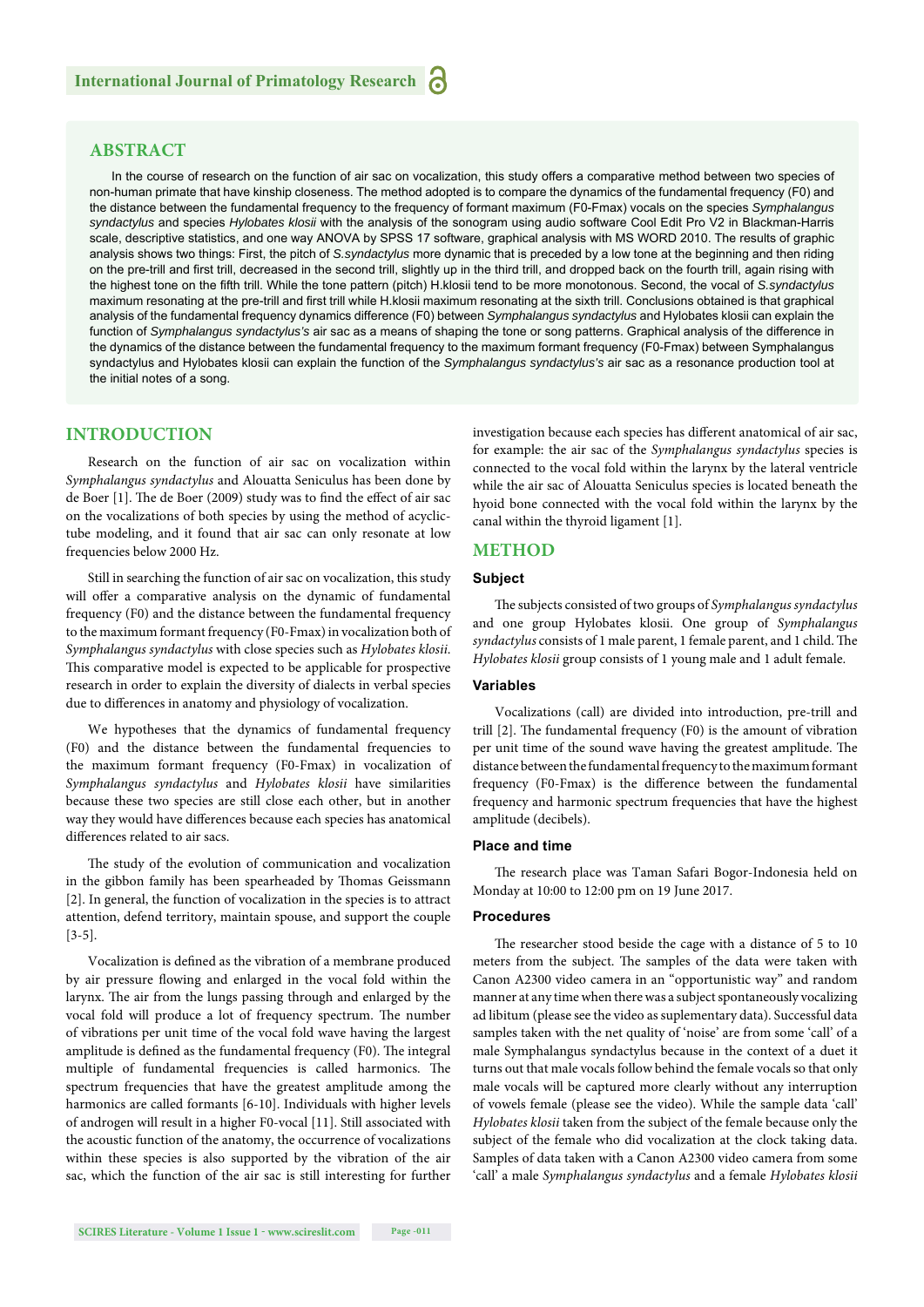# **International Journal of Primatology Research**



Figure 1: S.syndactylus vocal sample of one 'call'..





were converted to Wave format with Cool edit V2 audio software. One 'call' Symphalangus syndactylus males have 7 tone stages or (note) so that a single 'call' female Hylobates klosii consisting of more than 7 (note) must be cut to balance the analysis.

### Vocal Acoustic Analysis

From the 7 stages of the tone then performed 3 steps of analysis

include:

- Sonogram analysis using audio Cool Edit pro V2 software with Blackman-Harris scale.
- Statistical analysis of descriptive and one-way ANOVA by using SPSS 17 software
- Graphical analysis with MS WORD 2010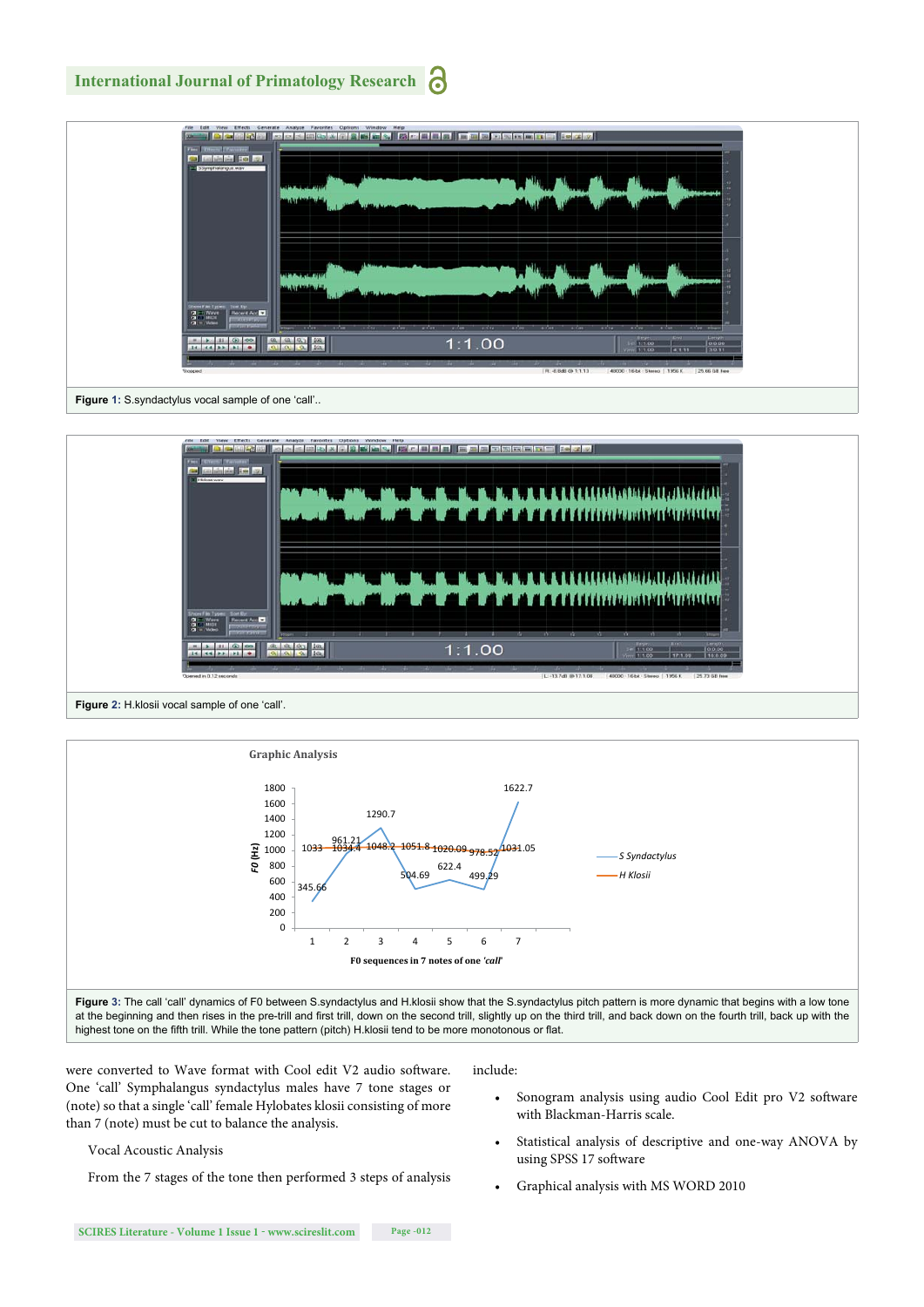# **International Journal of Primatology Research**



**Figure 4:** The 'call' dynamics in F0-Fmax between S.syndactylus and H.klosii show that the sound of the S.syndactylus vowel resonates maximally in the pre-trill and the first trill while the H.klosii vocal sound resonates maximally on the sixth trill.

| <b>Notes</b> | Name           | <b>Start</b> | <b>Finish</b> | <b>Duration</b> | F <sub>0</sub><br>(Hz) | <b>Fmax</b><br>(Hz) | dBmax     | F0-Fmax |
|--------------|----------------|--------------|---------------|-----------------|------------------------|---------------------|-----------|---------|
|              | Int            | 1:1.06       | 1:1.10        | 0:0.04          | 345.66                 | 375                 | $-08.892$ | 29.34   |
|              | PT             | 1:1.10       | 3:1.01        | 1:0.07          | 961.21                 | 1125                | $-12.98$  | 163.79  |
|              | T <sub>1</sub> | 3:1.01       | 3:1.05        | 0:0.04          | 1290.70                | 1125                | $-22.50$  | 165.70  |
|              | T <sub>2</sub> | 3:1.05       | 3:1.09        | 0:0.04          | 504.69                 | 375                 | $-26.46$  | 129.69  |
|              | T <sub>3</sub> | 3:1.09       | 3:1.14        | 0:0.05          | 622.40                 | 750                 | $-17.67$  | 127.60  |
|              | T <sub>4</sub> | 3:1.14       | 4:1.04        | 0:0.06          | 499.29                 | 375                 | $-24.10$  | 124.29  |
|              | T <sub>5</sub> | 4:1.04       | 4:1.11        | 0:0.07          | 1622.70                | 1500                | $-33.72$  | 122.70  |

| Table 2: Acoustic analyzes on H. klosii vocal of one 'call'. |                |              |               |                 |                        |                     |           |         |  |  |  |
|--------------------------------------------------------------|----------------|--------------|---------------|-----------------|------------------------|---------------------|-----------|---------|--|--|--|
| <b>Notes</b>                                                 | Name           | <b>Start</b> | <b>Finish</b> | <b>Duration</b> | F <sub>0</sub><br>(Hz) | <b>Fmax</b><br>(Hz) | dBmax     | F0-Fmax |  |  |  |
|                                                              | Int            | 1:1.00       | 3:1.04        | 2:0.04          | 1033.00                | 1125                | $-08.980$ | 92.00   |  |  |  |
|                                                              | T1             | 3:1.04       | 4:1.08        | 1:0.04          | 1034.40                | 1125                | $-09.103$ | 90.60   |  |  |  |
|                                                              | T <sub>2</sub> | 4:1.08       | 5:1.12        | 1:0.04          | 1048.20                | 1125                | $-09.137$ | 76.80   |  |  |  |
|                                                              | T <sub>3</sub> | 5:1.12       | 6:1.12        | 1:0.00          | 1051.80                | 1125                | $-13.36$  | 73.20   |  |  |  |
|                                                              | T <sub>4</sub> | 6:1.12       | 7:1.08        | 0:0.12          | 1020.09                | 1125                | $-18.18$  | 104.91  |  |  |  |
|                                                              | T <sub>5</sub> | 7:1.08       | 8:1.04        | 0:0.12          | 978.52                 | 1125                | $-09.43$  | 146.48  |  |  |  |
|                                                              | T <sub>6</sub> | 8:1.04       | 9:1.00        | 0:0.12          | 1031.05                | 1125                | $-15.36$  | 93.95   |  |  |  |
| Index: Int (Introduction), T (Trill)                         |                |              |               |                 |                        |                     |           |         |  |  |  |

# **RESULT**

# **Statistical analysis**

The fundamental frequency (F0): Analysis of primary data (see table 1 and 2) shows that in general the mean F0 S.syndactylus = 835.24 Hz (SD =  $\pm$  474.43, variances = 225086.77 at n = 7). Mean F0 H.klosii = 1028.1514 Hz, (SD=±24.3599, variances = 593.4034 at n = 7). Comparative analysis of F0 with one-way ANOVA showed that the mean F0 S.syndactylus and H.klosii did not differ significantly  $(1.12) = 1.154$  with  $p > 0.05$ .

The distance between fundamental frequency to maximum **formant frequency (F0-Fmax):** Analysis of primary data (see table 1 and 2) (figure 1-4) shows that in general the average F0-Fmax S.syndactylus = 123.30 Hz (SD =  $\pm$  45.32, variances = 2054.39 at n = 7). Mean of F0-Fmax H.klosii =  $96.8486$  Hz, SD =  $\pm$  24.36, variances

**SCIRES Literature - Volume 1 Issue 1 - www.scireslit.com Page -013**

 $=$  593.40 at n = 7). Comparative analysis of F0 with one-way ANOVA showed that the mean F0-Fmax S.syndactylus and H.klosii did not differ significantly  $(1.12) = 1.85$  with  $p > 0.05$ .

## **DISCUSSION**

De Boer's [1] founding that air sac can only resonate at low frequencies below 2000 Hz still confirmed here. The results of this study show that statistically, vocalizations in *Symphalangus syndactylus* and *Hylobates klosii* still have similarities (not significantly different) in terms of the fundamental frequency dynamics (F0) and the distance between the fundamental frequency to the maximum formant frequency (F0-Fmax) so that the first hypothesis be accepted. This resemblance of vowel behavior can certainly be used to support speciation in addition to supporting the theory that behavior is a genetic product or an inherited trait evolutionarily [2].